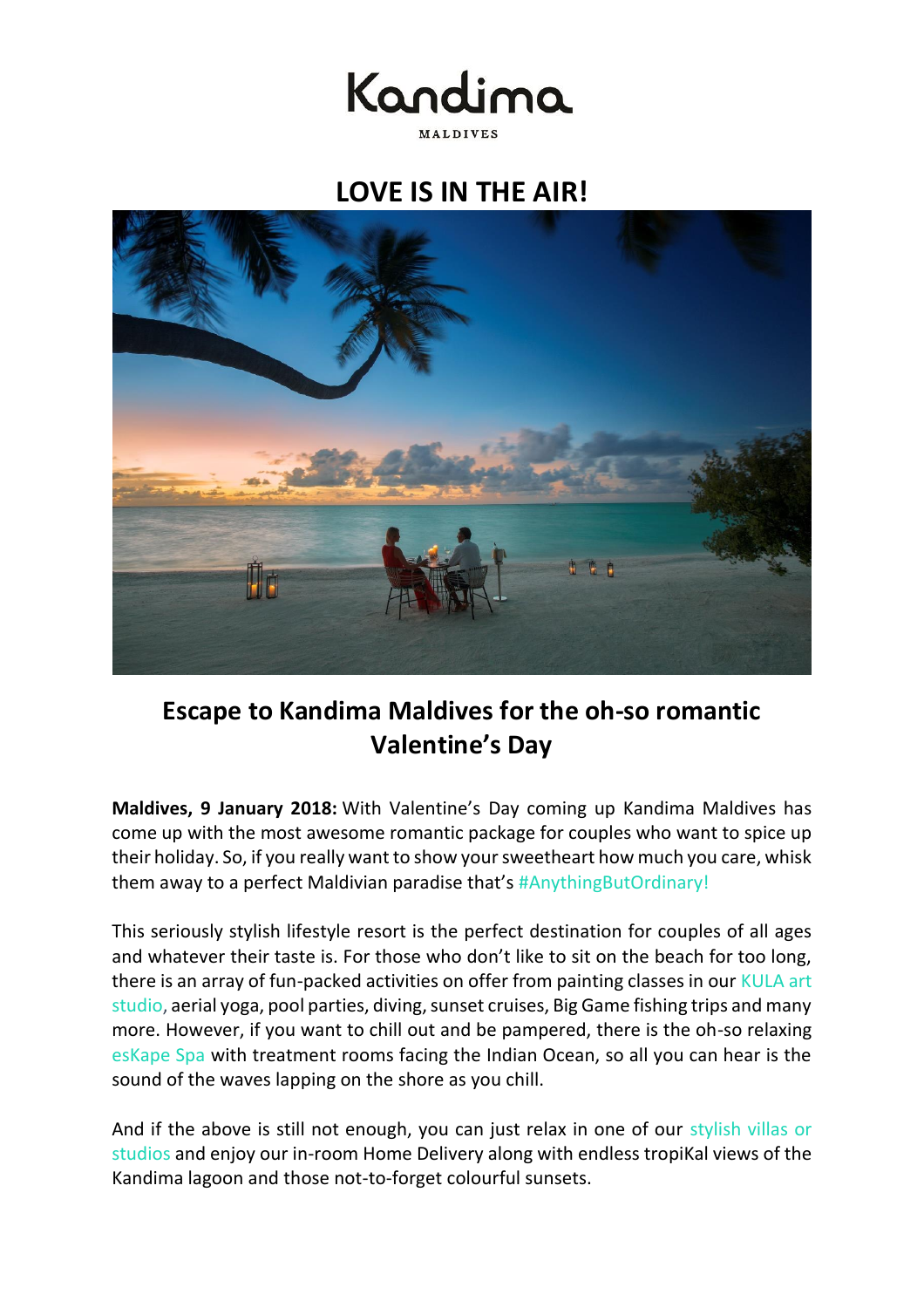

## **Here's what's included in this Kool deal!**

- Daily romantic in-villa breakfast for two
- Private movie night in your villa with popcorn
- Romantic welcome gift by Bijou Brigitte, the European market leading provider of fashion jewellery and trendy accessories.
- A bottle of Bubbly
- Chocolate covered strawberries for two
- A three-course private dinner for two in your desired location
- Couple 90-minute spa massage with 2 glasses of Prosecco
- Romantic bathtub experience for two (rose petals, chocolate)

Travel period: 15<sup>th</sup> January 2019 - 20<sup>th</sup> February 2019 Minimum stay: 4 nights

For bookings, please visit [kandima.com](http://kandima.com/index.php/en/offers/10-packages/164-valentines) or email [mykindofplace@kandima.com](mailto:mykindofplace@kandima.com). Staytuned by following Kandima Maldives on **O O O O O O O O** 

### **-Ends-**

### **About Kandima Maldives**

This new game-changing resort is an affordable lifestyle destination. Kandima Maldives is smart, playful, rooted and responsible. This 2,7-mile resort is a place with an authentic Maldivian soul. It is all about genuine hospitality with a human touch and innovative solutions

that make use of the latest technology. Kandima Maldives is under the new hospitality group Pulse Hotels & Resorts, and caters for guests of all ages: families, couples, groups of friends and honeymooners. Whether you seek relaxation, both aquatic and island adventures, wellbeing, fitness or just family time, this 266-room beach resort has something for everybody. With the longest outdoor pool in the Maldives, football pitch, tennis and volleyball courts, Aquaholics water sports and dive centre, Aroma art studio and many more, there is plenty to keep everyone occupied.

### **About Pulse Hotels & Resorts**

Established in 2015, Pulse Hotels and Resorts is an umbrella brand for a range of innovative and contemporary hotels and resorts that are being built upon their core philosophy of being smart, playful, rooted and responsible. The brand will provide class leading accommodation and facilities with a relaxed ambience and importantly.